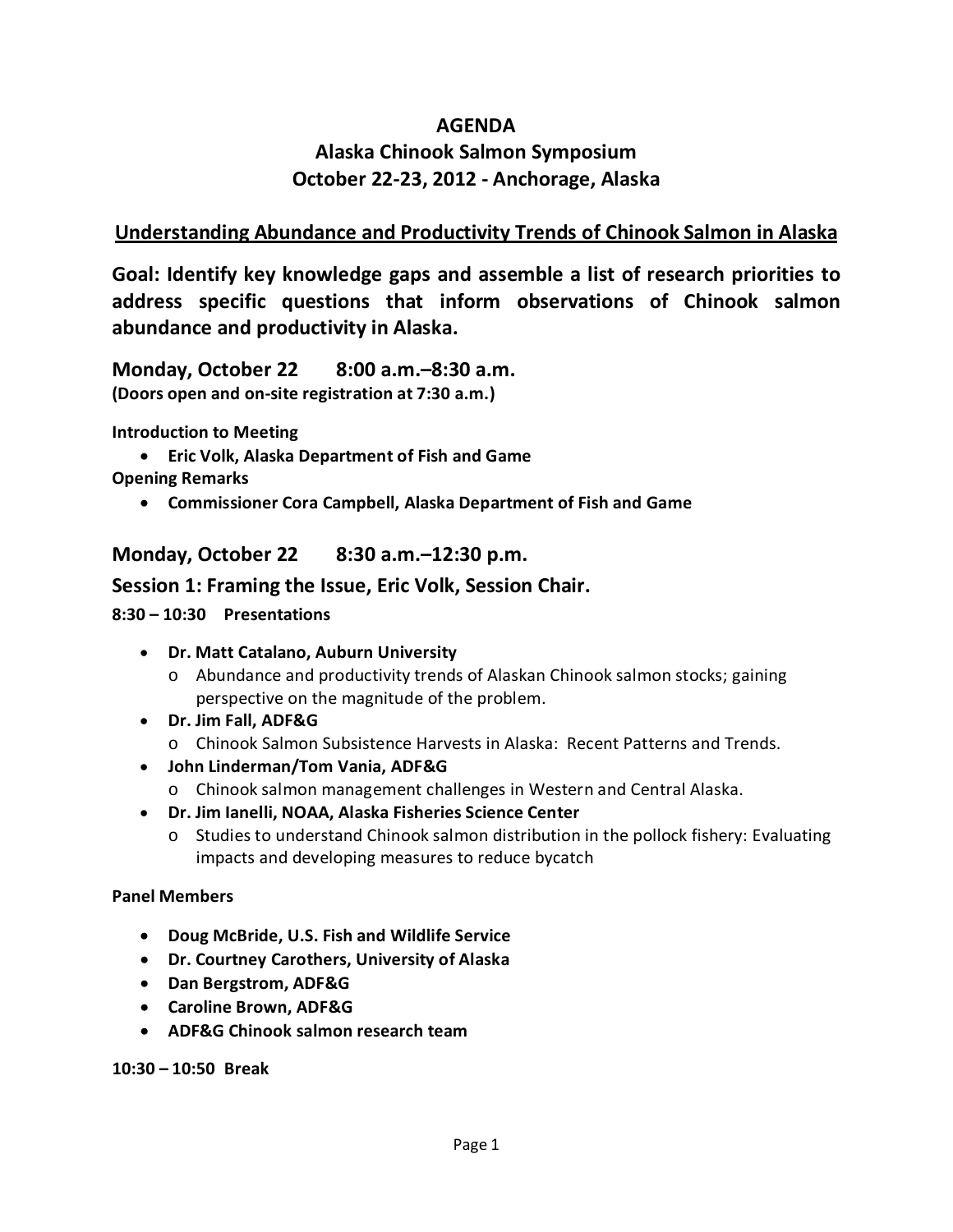- **10:50 - 12:00 Facilitated Panel discussion with written prompts from attendee comment cards.**
- **12:00 – 12:30 Facilitated Panel/attendee interaction with prompts from attendees with cordless microphones.**
- **12:30 p.m. – 2:00 p.m. Lunch Break**

**Monday, October 22 2:00 p.m.–6:00 p.m.**

### **Session 2: Chinook Stock Assessment in Alaska, Robert Clark, Session Chair.**

#### **2:00 p.m. – 4:00 p.m. Presentations**

- **Dr. David Bernard, D R Bernard Consulting (retired ADF&G)**
	- o Understanding Productivity of Chinook Salmon: Comments on the Accuracy and Precision of Scientific Information
- **Phil Richards, ADF&G**
	- o Implementing coded wire tag projects in large rivers to estimate Chinook salmon smolt abundance, harvest, and survival.
- **Dr. Shawn Narum, Columbia Inter-tribal Fisheries Commission**
	- o Use of parental-based genetic tagging as an innovative tool to estimate adult and juvenile abundance.
- **Bill Templin, ADF&G**
	- o Using genetic tools to inform management of Alaska Chinook salmon: current capabilities and outlook.

#### **Panel Members**

- **Dr. Milo Adkison, University of Alaska**
- **Dr. Daniel Schindler, University of Washington**
- **Dr. Randall Peterman, Simon Fraser University (retired)**
- **Steve Fried***,* **U.S. Fish and Wildlife Service, Office of Subsistence Management**
- **Dr. Jim Fall, ADF&G**
- **ADF&G Chinook salmon research team**
- **4:00 – 4:20 Break**
- **4:20 - 5:30 Facilitated Panel discussion with written prompts from attendee comment cards.**
- **5:30 – 6:00 Facilitated Panel/attendee interaction with prompts from attendees with cordless microphones.**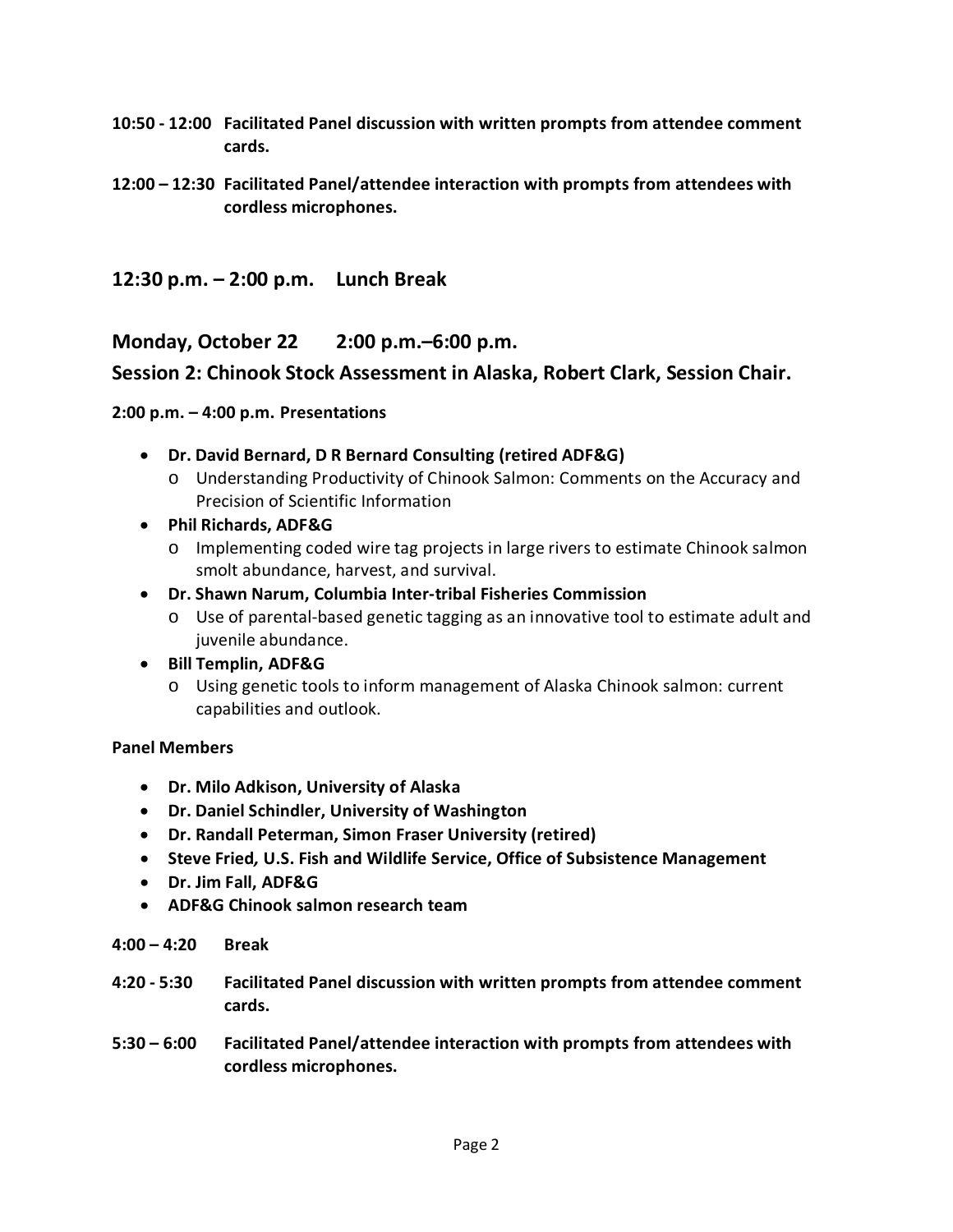## **Tuesday, October 23 8:00 a.m.–12:00 p.m.**

## **Session 3: Ecology and Stock Assessment of Chinook Salmon In the Marine Environment, Eric Volk, Session Chair.**

### **8:00 -10:00 Presentations**

- **Dr. Phil Mundy, NOAA, Ted Stevens Marine Research Institute**
	- o Integrated understanding of oceanographic, atmospheric, and biological variables in nearshore marine habitats to inform our understanding of Chinook salmon trends in Alaska.
- **Dr. Ed Farley, NOAA, Ted Stevens Marine Research Institute**
	- o How nearshore marine surveys contribute to a better understanding of early marine survival of Chinook salmon in the Bering Sea and improve forecasts.
- **Joe Orsi, NOAA, Ted Stevens Marine Research Institute**
	- o How nearshore marine surveys contribute to a better understanding of early marine survival of Chinook salmon in the Gulf of Alaska and improve forecasts.
- **Dr. Kate Myers, University of Washington (retired)**
	- o Ecology of Alaska Chinook Salmon in the Open Ocean

### **Panel Members**

- **Jim Murphy, NOAA, Ted Stevens Marine Research Institute**
- **Dr. Katie Howard, ADF&G**
- **Bill Heard***,* **NOAA, Ted Stevens Marine Research Institute**
- **Dr. Jim Ianelli, NOAA, Alaska Fisheries Science Center**
- **ADF&G Chinook salmon research team**
- **10:00 – 10:20 Break**
- **10:20 - 11:30 Facilitated Panel discussion with written prompts from attendee comment cards.**
- **11:30 – 12:00 Facilitated Panel/attendee interaction with prompts from attendees with cordless microphones.**
- **12:00 p.m. – 1:30 p.m. Lunch Break**